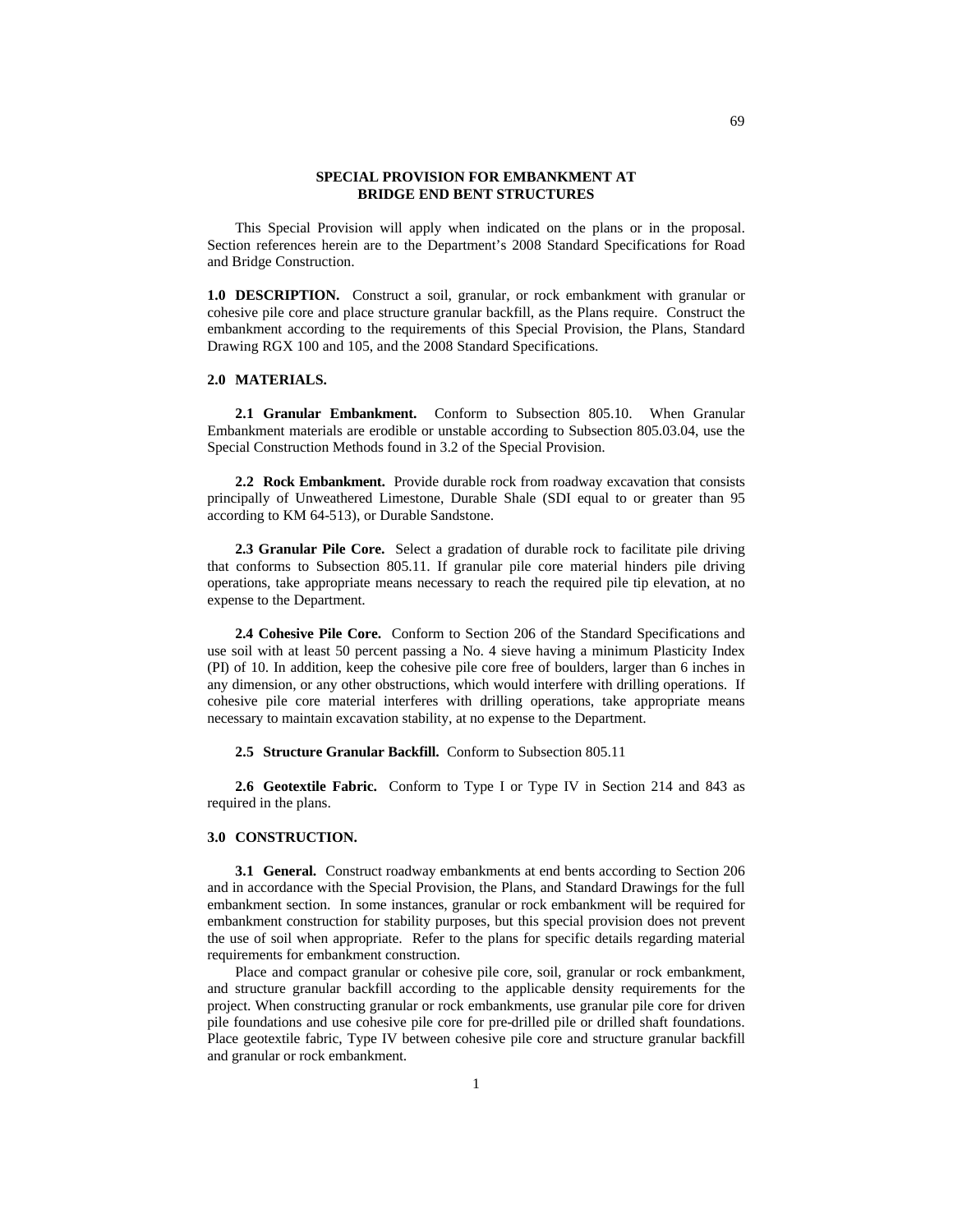When granular or rock embankment is required for embankment construction, conform to the general requirements of Subsection 206.03.02 B). In addition, place the material in no greater than 2-foot lifts and compact with a vibrating smooth wheel roller capable of producing a minimum centrifugal force of 15 tons. Apply these requirements to the full width of the embankment for a distance of half the embankment height or 50 feet, whichever is greater, as shown on Standard Drawing RGX-105.

When using granular pile core, install 8-inch perforated underdrain pipe at or near the elevation of the original ground in the approximate locations depicted on the standard drawing, and as the Engineer directs, to ensure positive drainage of the embankment. Wrap the perforated pipe with a fabric of a type recommended by the pipe manufacturer.

After constructing the embankment, excavate for the end bent cap, drive piling or install shafts, place the mortar bed, construct the end bent, and complete the embankment to finish grade according to the construction sequence shown on the Plans or Standard Drawings and as specified hereinafter.

After piles are driven or shafts installed (see design drawings), slope the bottom of the excavation towards the ends of the trench as noted on the plans for drainage. Using a separate pour, place concrete mortar, or any class concrete, to provide a base for forming and placing the cap. Place side forms for the end bent after the mortar has set sufficiently to support workmen and forms without being disturbed.

Install 4-inch perforated pipe in accordance with the plans and Standard Drawings. In the event slope protection extends above the elevation of the perforated pipe, extend the pipe through the slope protection.

After placing the end bent cap and removing adjacent forms, fill the excavation with structure granular backfill material to the level of the berm prior to placing beams for the bridge. For soil embankments, place Type IV geotextile fabric between embankment material and structure granular backfill. After completing the end bent backwall, or after completing the span end wall, place the structure granular backfill to subgrade elevation. If the original excavation is enlarged, fill the entire volume with compacted structure granular backfill at no expense to the Department. Do not place backfill before removing adjacent form work. Place structure granular backfill material in trench ditches at the ends of the excavation. Place Geotextile Fabric, Type IV over the surface of structure granular backfill prior to placing aggregate base course.

Tamp the backfill with hand tampers, pneumatic tampers, or other means the Engineer approves. Thoroughly compact the backfill under the overhanging portions of the structure to ensure that the backfill is in intimate contact with the sides of the structure.

Do not apply seeding, sodding, or other vegetation to the exposed granular embankment.

**3.2 Special Construction Methods.** Erodible or unstable materials may erode even when protected by riprap or channel lining; use the special construction method described below when using these materials.

Use fine aggregates or friable sandstone granular embankment at "dry land" structures only. Do not use them at stream crossings or locations subject to flood waters.

For erodible or unstable materials having 50 percent or more passing the No. 4 sieve, protect with geotextile fabric. Extend the fabric from the original ground to the top of slope over the entire area of the embankment slopes on each side of, and in front of, the end bent. Cover the fabric with at least 12 inches of non-erodible material.

For erodible or unstable materials having less than 50 percent passing a No. 4 sieve, cover with at least 12 inches of non-erodible material.

Where erodible or unstable granular embankment will be protected by riprap or channel lining, place geotextile fabric between the embankment and the specified slope protection.

## **4.0 MEASUREMENT.**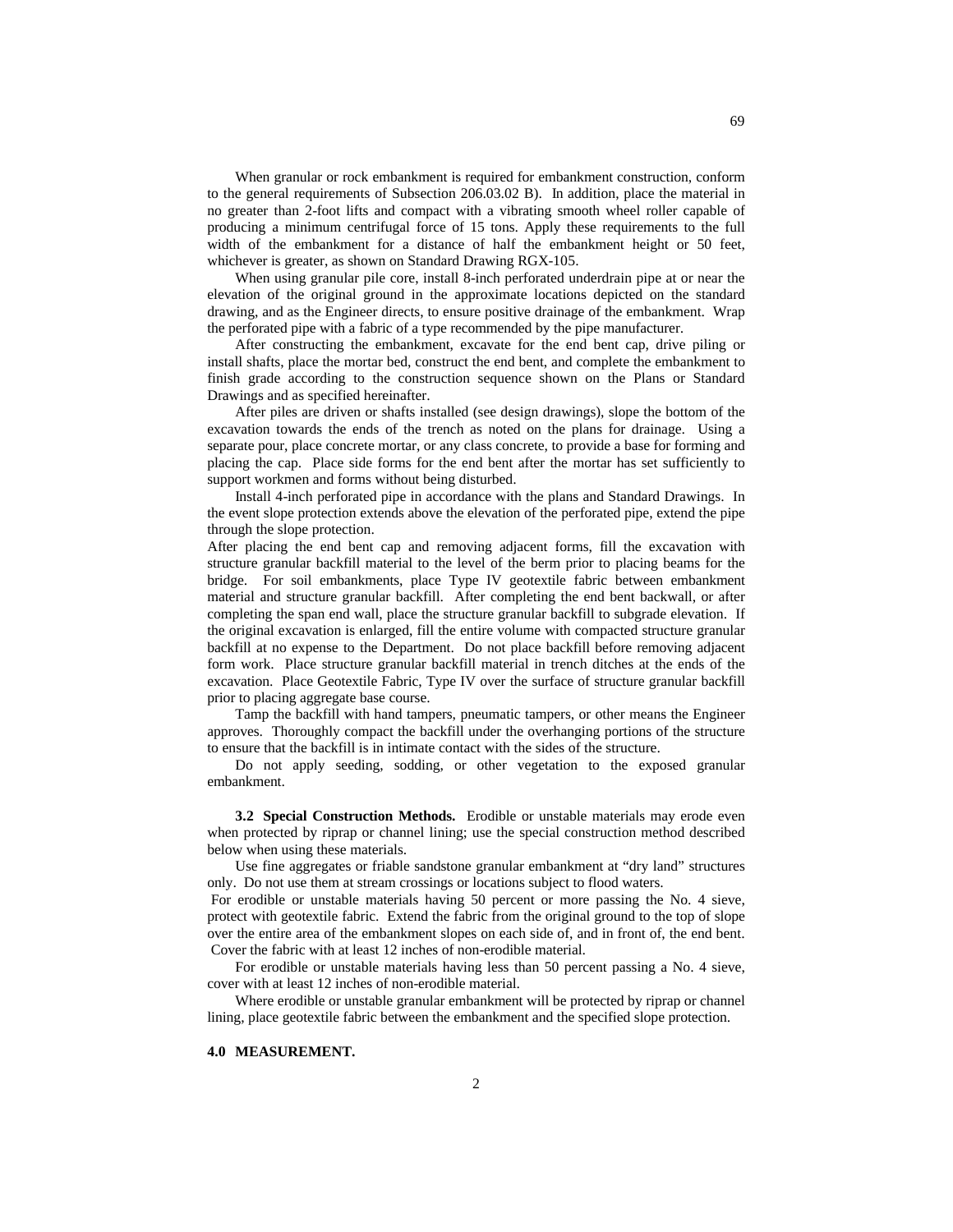**4.1 Granular Embankment**. The Department will measure the quantity in cubic yards using the plan quantity, increased or decreased by authorized adjustments as specified in Section 204. The Department will not measure for payment any Granular Embankment that is not called for in the plans.

The Department will not measure for payment any special construction caused by using erodible or unstable materials and will consider it incidental to the Granular Embankment regardless of whether the erodible or unstable material was specified or permitted.

**4.2 Rock Embankment.** The Department will not measure for payment any rock embankment and will consider it incidental to roadway excavation or embankment in place, as applicable. (embankments requiring rock with none present within project excavation limits will be constructed using granular embankment)

**4.3 Granular Pile Core.** The Department will measure the quantity in cubic yards using the plan quantity, increased or decreased by authorized adjustments as specified in Section 204. The Department will not measure for payment furnishing and placing 8-inch perforated underdrain pipe and will consider it incidental to the Granular pile core. The Department will not measure for payment any granular pile core that is necessary because the contractor elects to use granular or rock embankment when it is not specified in the plans.

**4.4 Cohesive Pile Core**. The Department will measure the quantity in cubic yards using the plan quantity, increased or decreased by authorized adjustments as specified in Section 204.

**4.5 Structure Granular Backfill.** The Department will measure the quantity in cubic yards using the plan quantity, increased or decreased by authorized adjustments as specified in Section 204. The Department will not measure any additional material required for backfill outside the limits shown on the Plans and Standard Drawings for payment and will consider it incidental to the work.

When following construction sequence "A", as shown on the Standard Drawings, the Department will not measure structure excavation at the end bent for payment and will consider it incidental to Structure Granular Backfill.

The Department will not measure for payment the 4-inch perforated underdrain pipe and will consider it incidental to the Structure Granular Backfill.

**4.6 Geotextile Fabric.** The Department will measure the quantities as specified in Section 214. The Department will not measure the quantity of fabric used for separating granular or rock embankment and cohesive pile core and will consider it incidental to cohesive pile core.

**4.7 End Bent.** The Department will measure the quantities according to the Contract. The Department will not measure furnishing and placing the 2-inch mortar or concrete bed for payment and will consider it incidental to the end bent construction.

**5.0 PAYMENT.** The Department will make payment for the completed and accepted quantities under the following:

| Code      | Pay Item            | Pay Unit    |
|-----------|---------------------|-------------|
| 02223     | Granular Embankment | Cubic Yards |
| 20209EP69 | Granular Pile Core  | Cubic Yards |
| 20210EP69 | Cohesive Pile Core  | Cubic Yards |